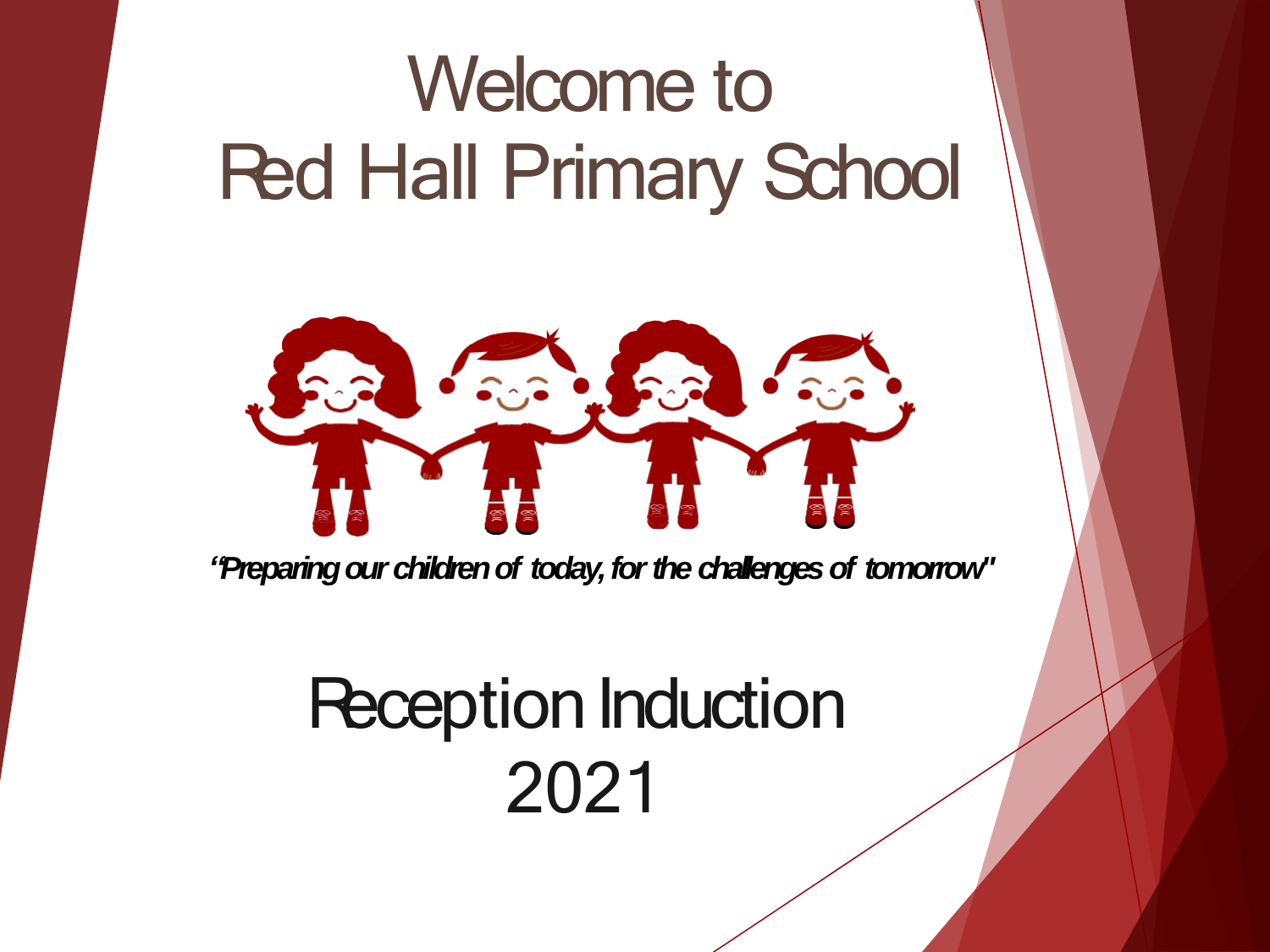# General Information

Red Hall Primary school 45 Zoar St **Gornalwood Dudley** DY3 2PA

Telephone:01384 813850 Website: [www.redhallprimary.co.uk](about:blank)

Headteacher: Mrs Tomlinson Deputy Headteacher: Mrs Shaw

#### Our School Values

- **C** *caring*
- **R** *respect*
- **E** *equality*
- **A** *aspire*
- **T** *trust*
- **E** *enjoyment*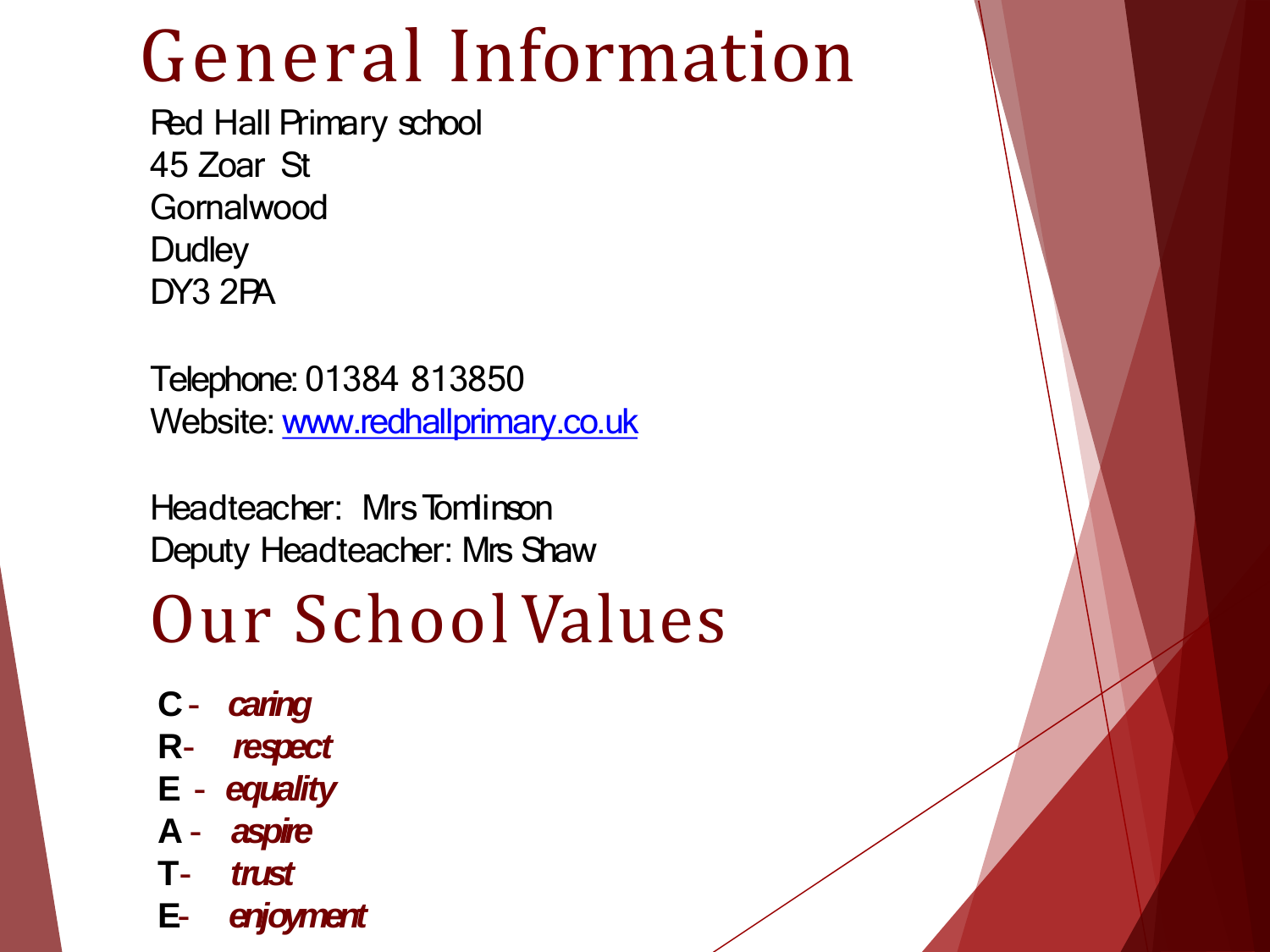A very warm welcometo RedHall Primary School.Thankyou for choosing our school to support your child on the first steps of their learning journey. We look forward to working with youto ensure your child feels both happy and safe and also thrives developmentally and academically.

# Meet our Reception Team!

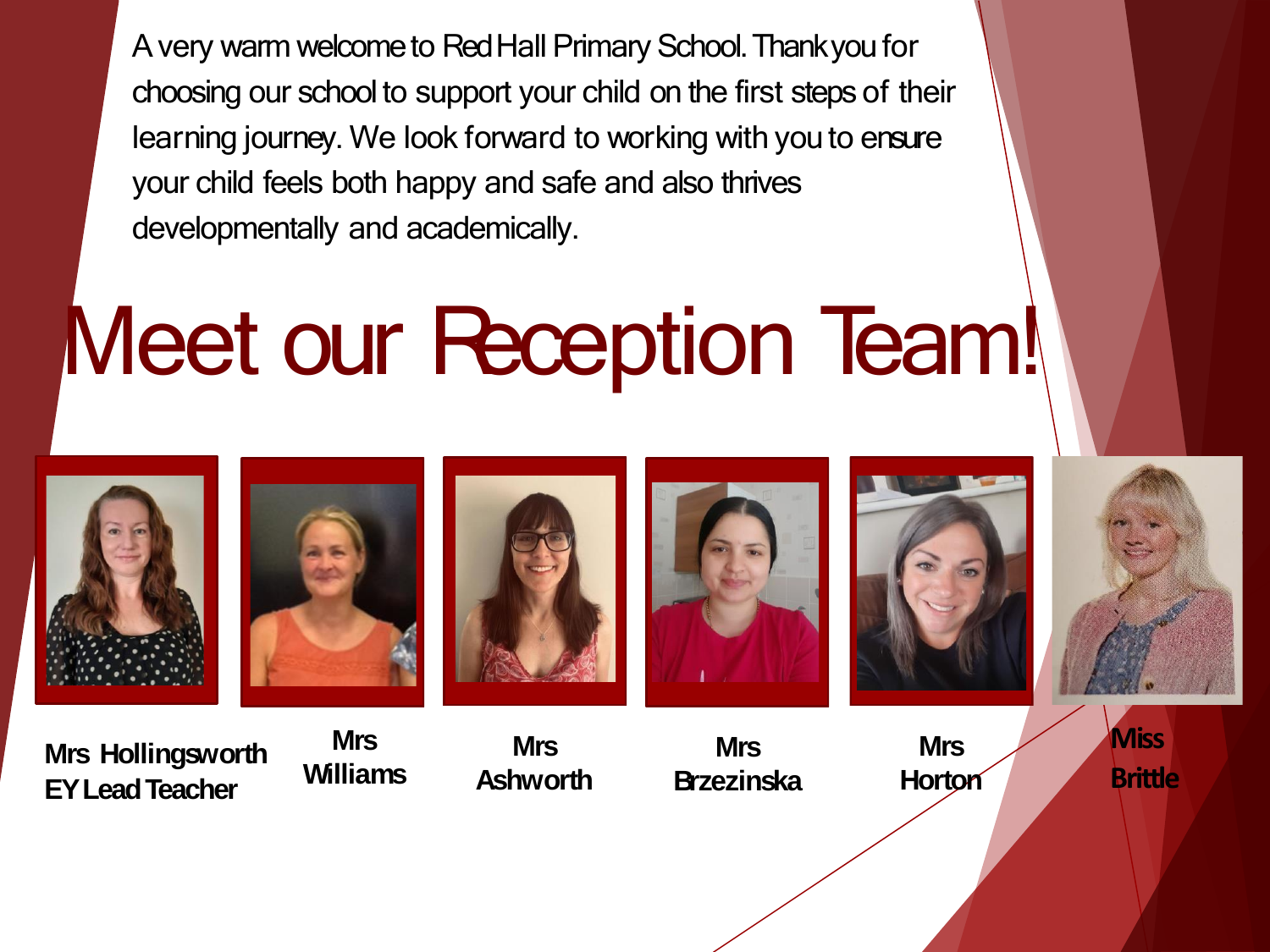#### The structure of a typical day

- 8.30 Bell
- 8.45 Registration
- 9.15 Phonics
- 9.45 Child Initiated learning and Teacher Led
- 11.00 Mathematics
- 11.30 Lunch
- 12.30 Literacy
- 1.00 Extended Curriculum
- 1.15 Child Initiated learning & teacher led groups
- 2.15 Story time and phonic reinforcement
- 2.45 Home time



PE and Music are also taught once a week.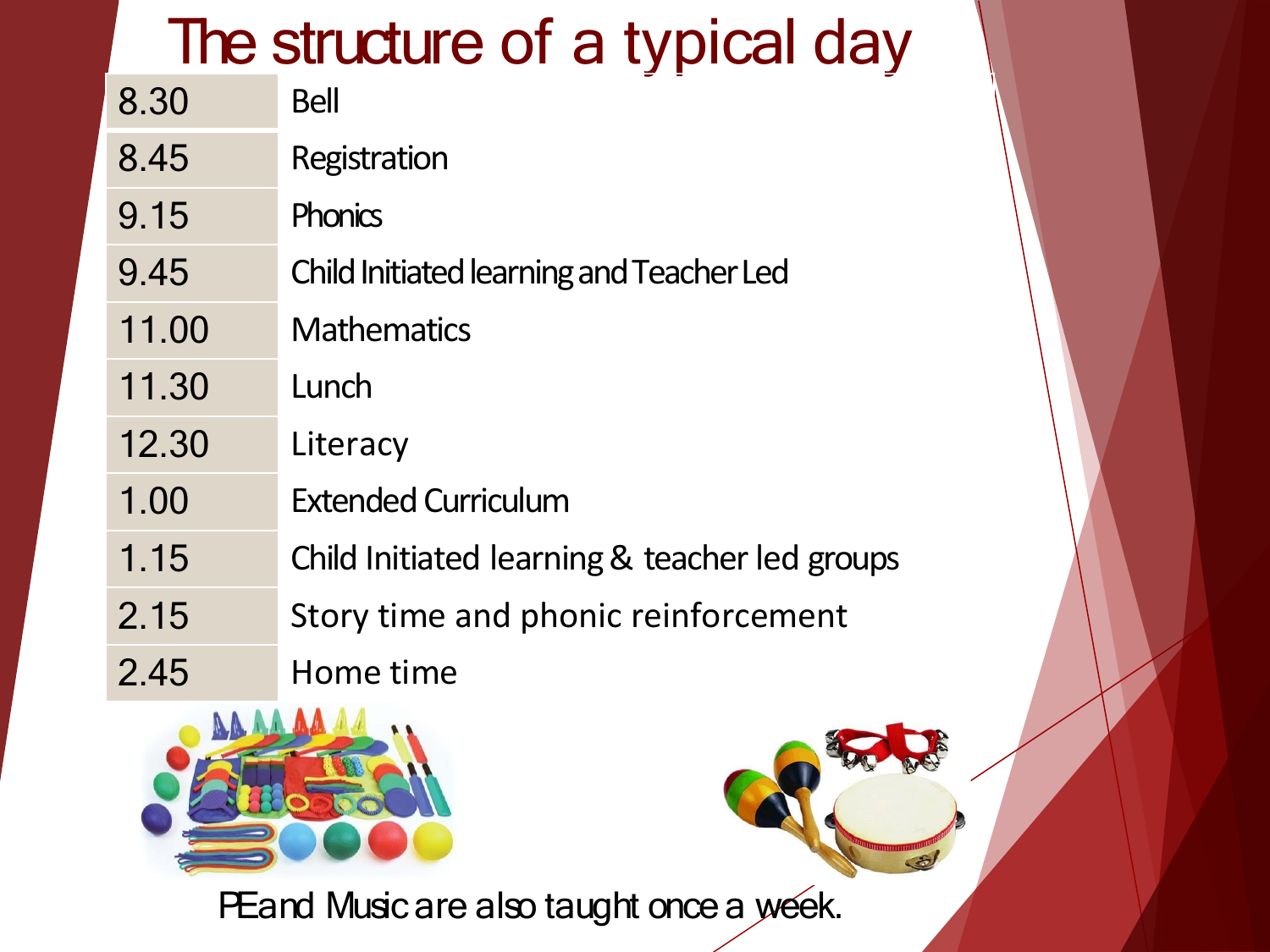### Home Time Routine

Child safety is of upmost importance to us.

- Inform the office staff if someone different will be collecting them.
- **Any siblings or other relatives collecting children** need to be over 18 and have a password.
- **A password needs to be chosen by you and written** on the formprovided.

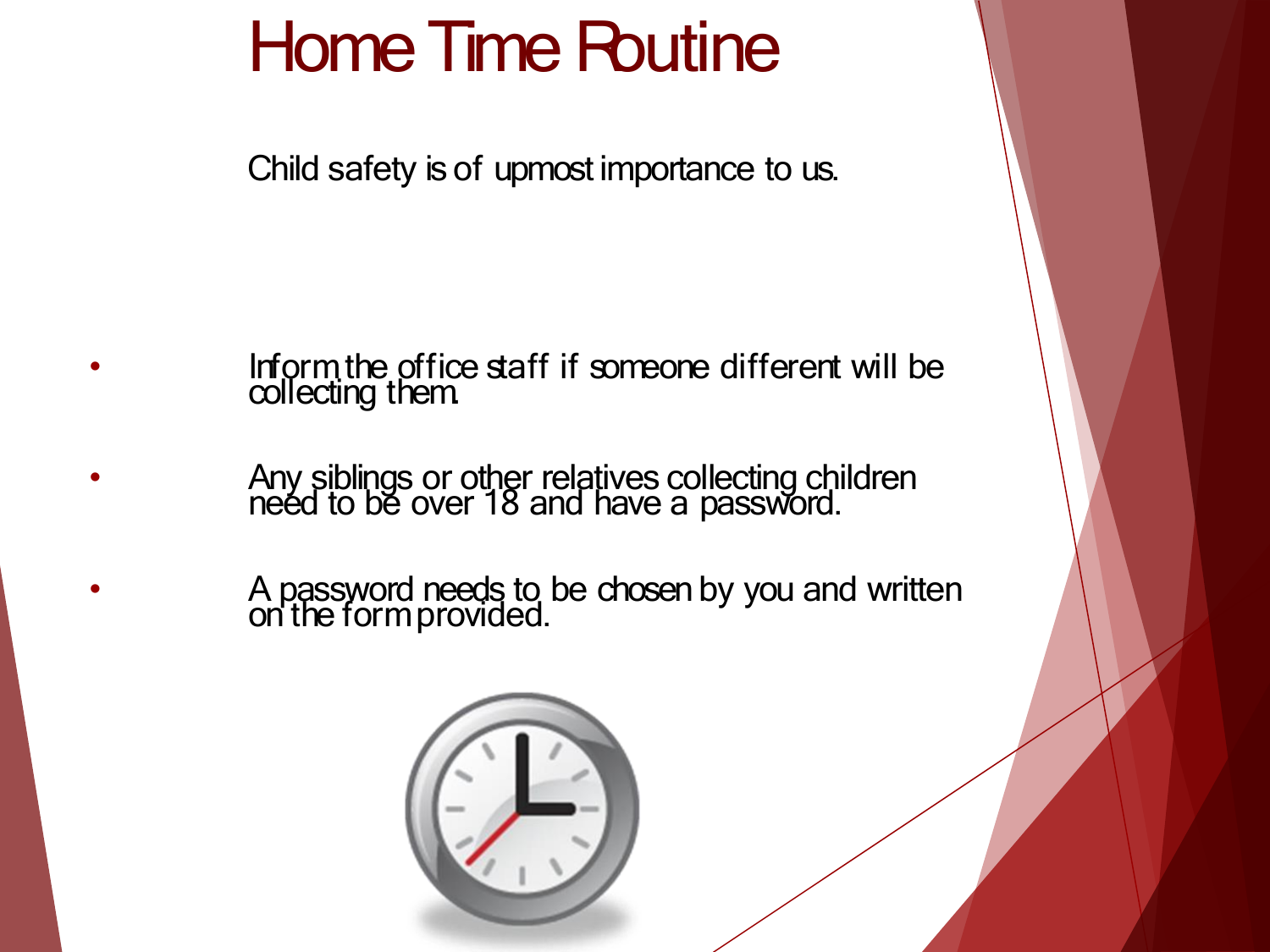#### Home-School Communication

Home Sch

Commu

- $\checkmark$  Staff are always on the Early Years gate in the moming
- $\checkmark$  You can talk to a member of staff before or after school
- $\checkmark$  Appointments can be made for longer conversations
- $\checkmark$  Parents Evenings happen every term
- $\checkmark$  Observations of learning sent to you via email
- $\checkmark$  Parent Share sessions happen regularly
- $\checkmark$  End of year reports give you detailed information
- Newsletters come out once a month
- Telephone school if you can not see us personally
- Written messages can be passed to staff
- $\checkmark$  School website has lots of useful information [www.redhallprimary.co.uk](about:blank)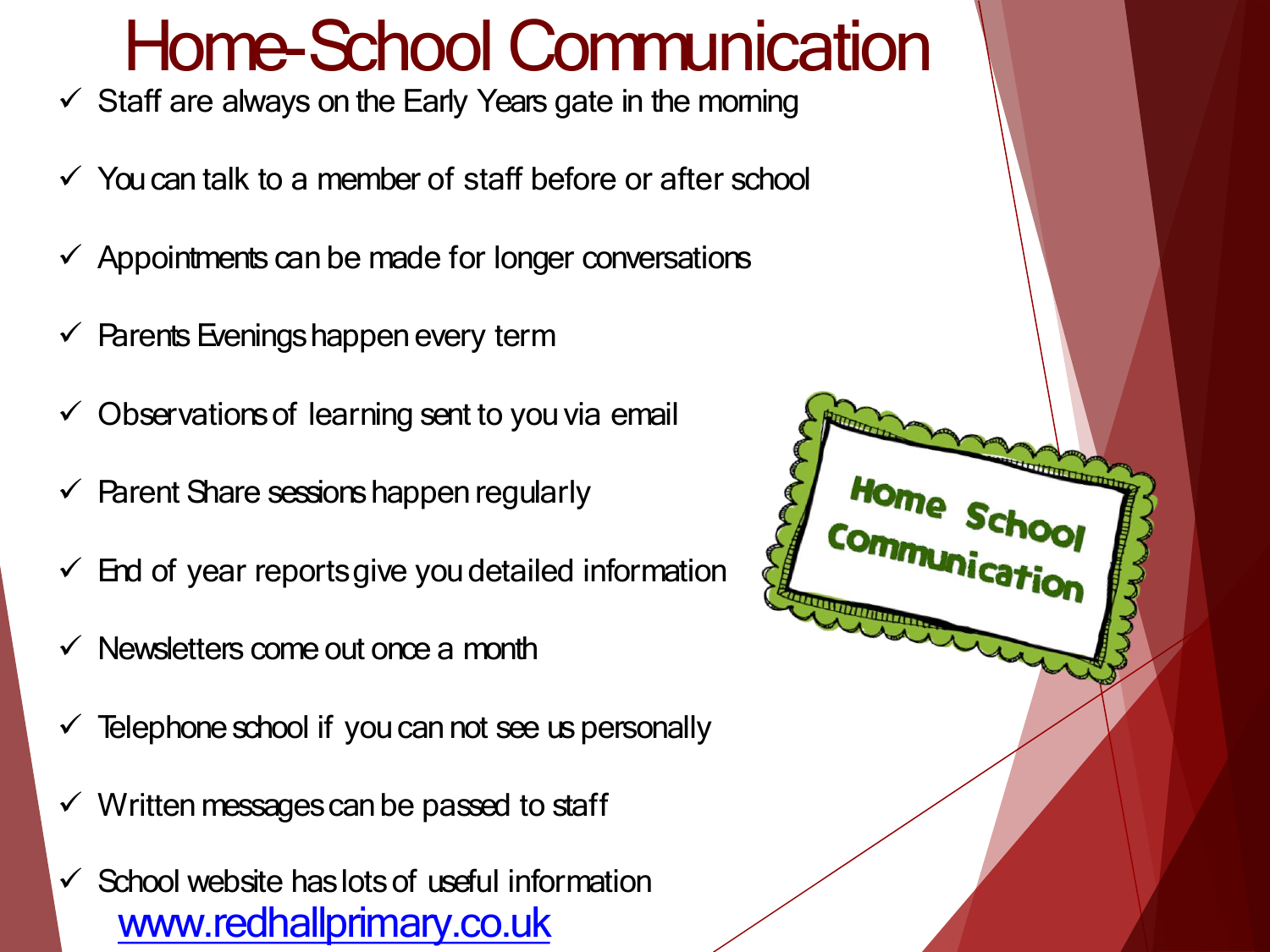#### The Curriculum

- Topic based activities which will cover 7 areas of learning (please see addition curriculum powerpoint)
- The three termly topic themes are 'Traditional tales', 'Superheroes' and 'Dinosaurs'.
- Children are taught daily through whole class teaching, adult-led in small groups and child-initiated learning
- There is free flow exploration of indoor and outdoor environments
- Observations of your child's learning will be recorded in an electronic Learning Journey. Emails of these observationswill be sent to you via the Evidence Me app (please accept the invitation, you may need to check your junk mail!)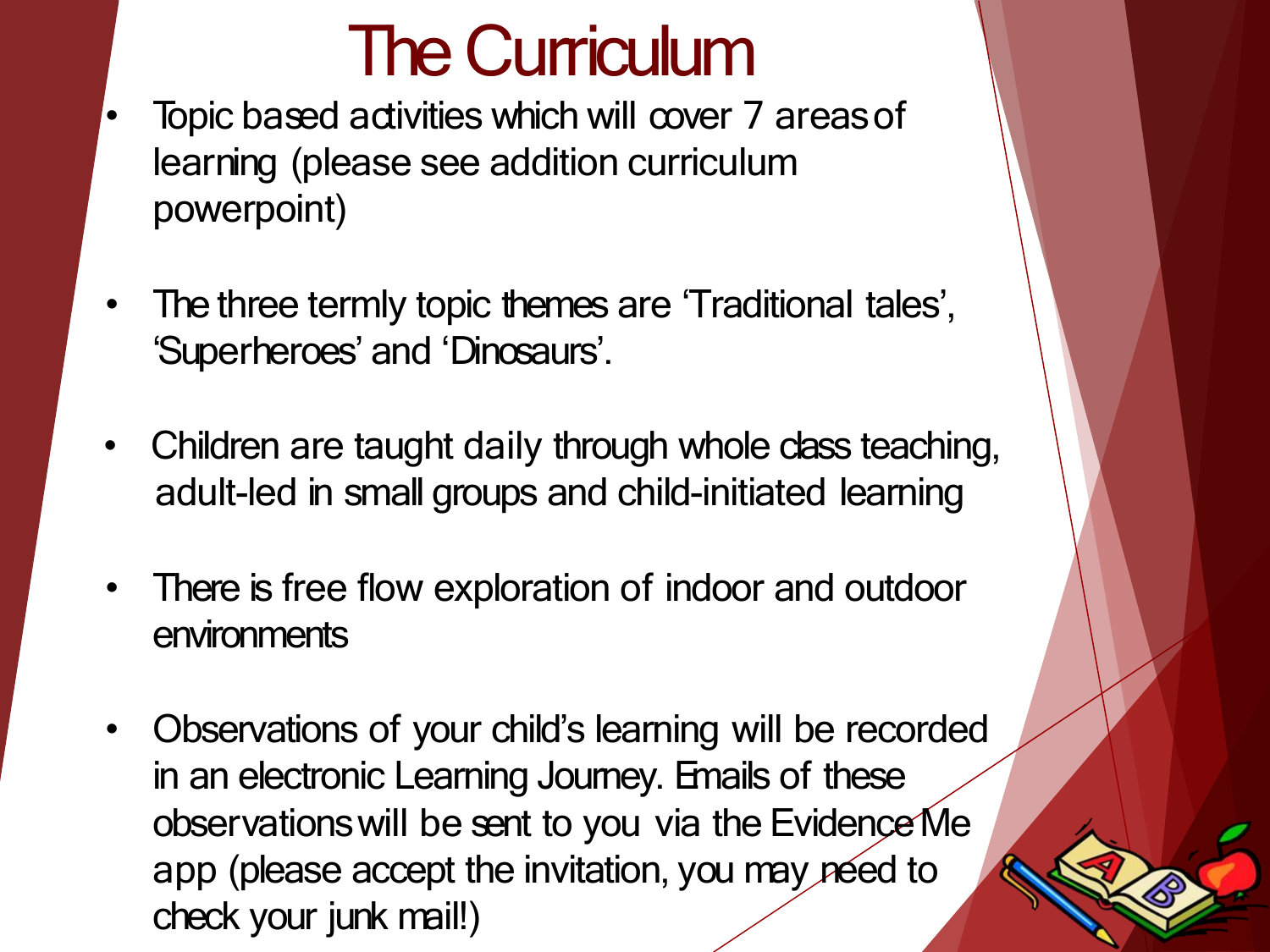#### Lunch time Free School Meal

➢ School will provide a free '**Hot meal**' or a cold '**Grab bag**'

➢ If you prefer you can send in a **lunch box** \*\*Please **DO NOT** include any nut products including peanut butter sandwiches.

- $\triangleright$  Let us know of any special dietary requirements the kitchen staff will need to be aware of.
- $\triangleright$  A Snack Café is in the classroom for independent access to free water, milk and fruit daily
- $\triangleright$  Water bottles can be brought from home daily. Ensure they are labelled.





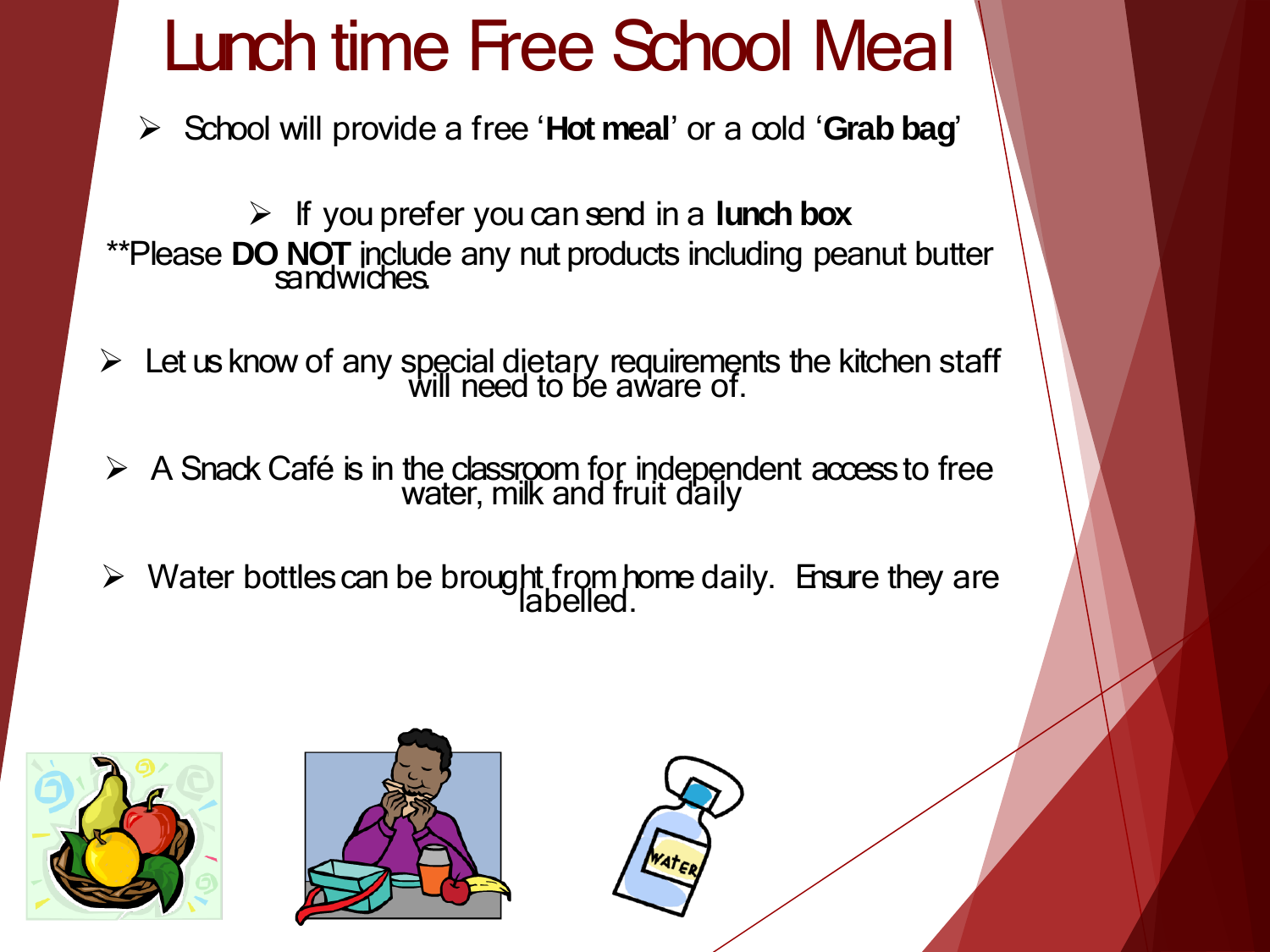#### **Medication**

➢Only prescribed medicines that need to be administered 4 times a day or more can be in school.

 $\triangleright$  Inhalers are kept within the dassroom.

➢Consent forms are needed for any medication in school and can be obtained from the office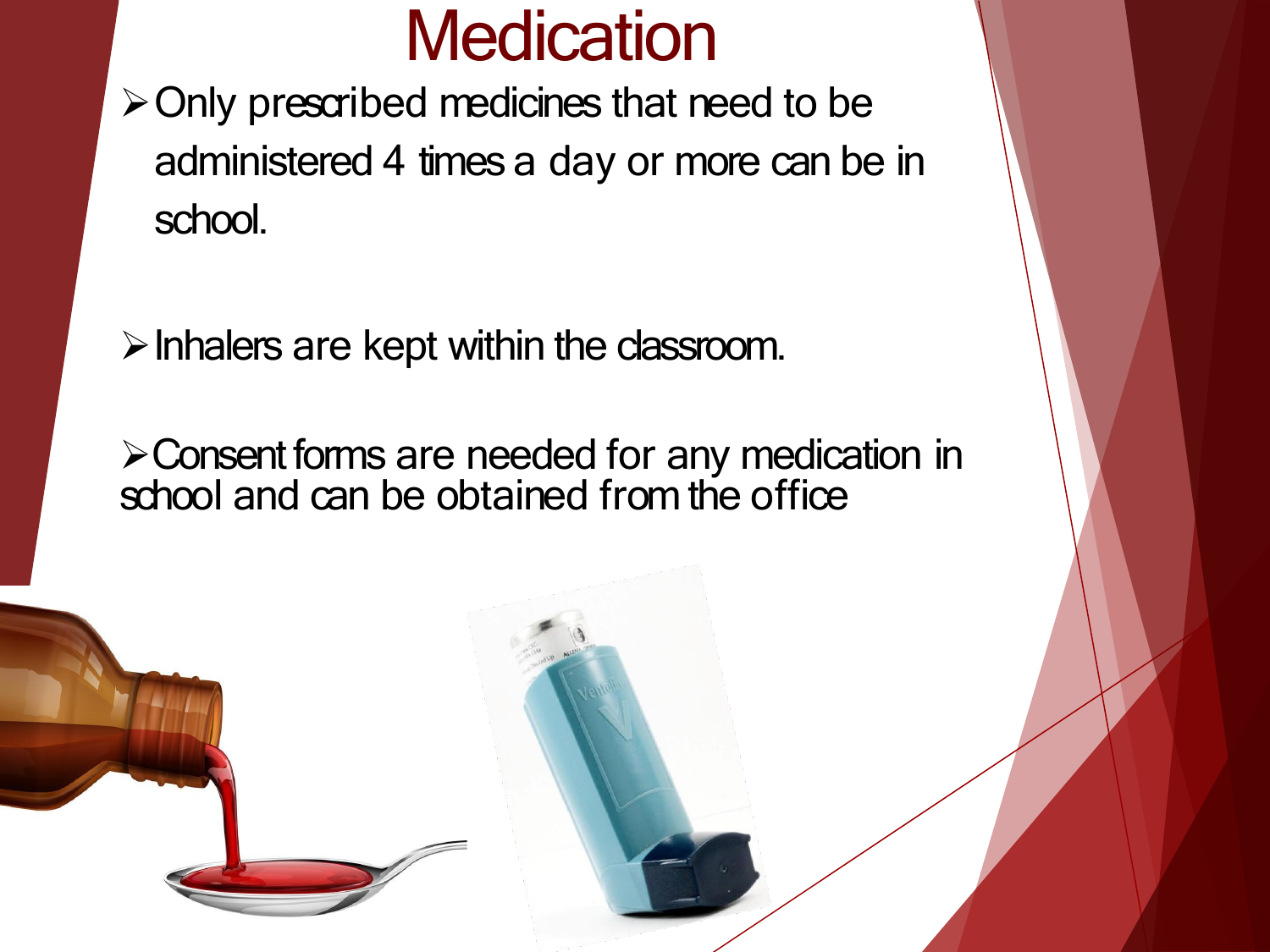#### **Attendance/Punctuality**



➢ Children must be on time. Doors open at 8.30am Doors close at 8.45am.If you arrive after that time, go to the main office over the road for a late mark.



 $\triangleright$  Inform school of any absence by phone or letter at the earliest opportunity.





 $\triangleright$  Children will be collected from and returned to the office over the road.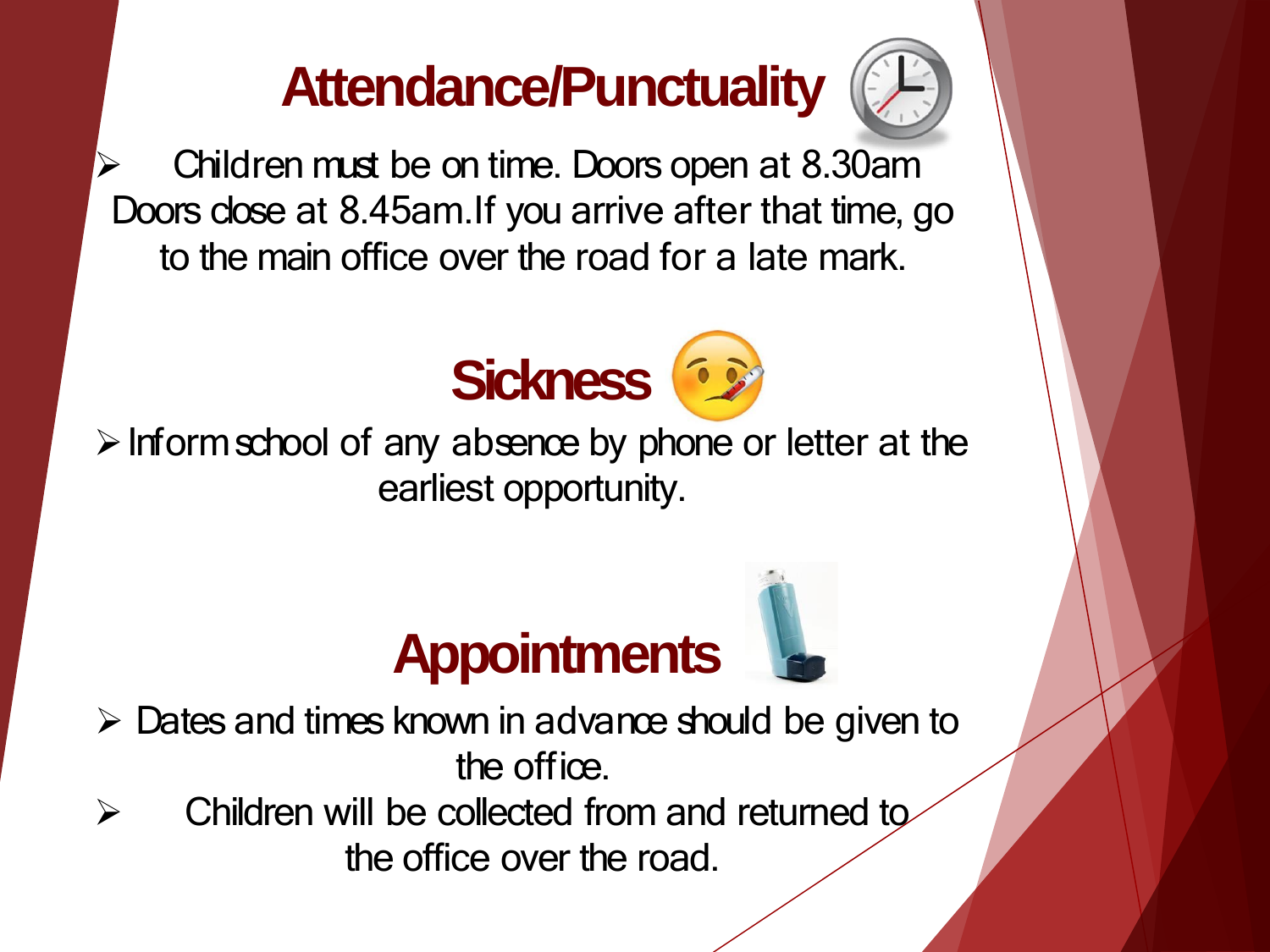### What does my child need?

- Pump-bag with pumps & PEkit (white t-shirt and black shorts)
- Welliesfor wet weather
- Spare pants and socks in case of accidents \* Please see the school website to read a copy of our intimate care policy
- A Red Hall book bag (available from school office)
- Uniform Stockists
- MyClothing, [www.myclothing.com](about:blank)
- A.Oakes, 30 Churchill Shopping Centre, Dudley DY2 7BJ
- Totally Uniform, ParkStreet, Kingswinford
- Please label all itemswith your child'sname.

White polo shirt or white blouse

Maroon cardigan or jumper



Black shoes - toes must be enclosed  $\Box$ 



White polo shirt or white shirt

Maroon jumper

Grey trousers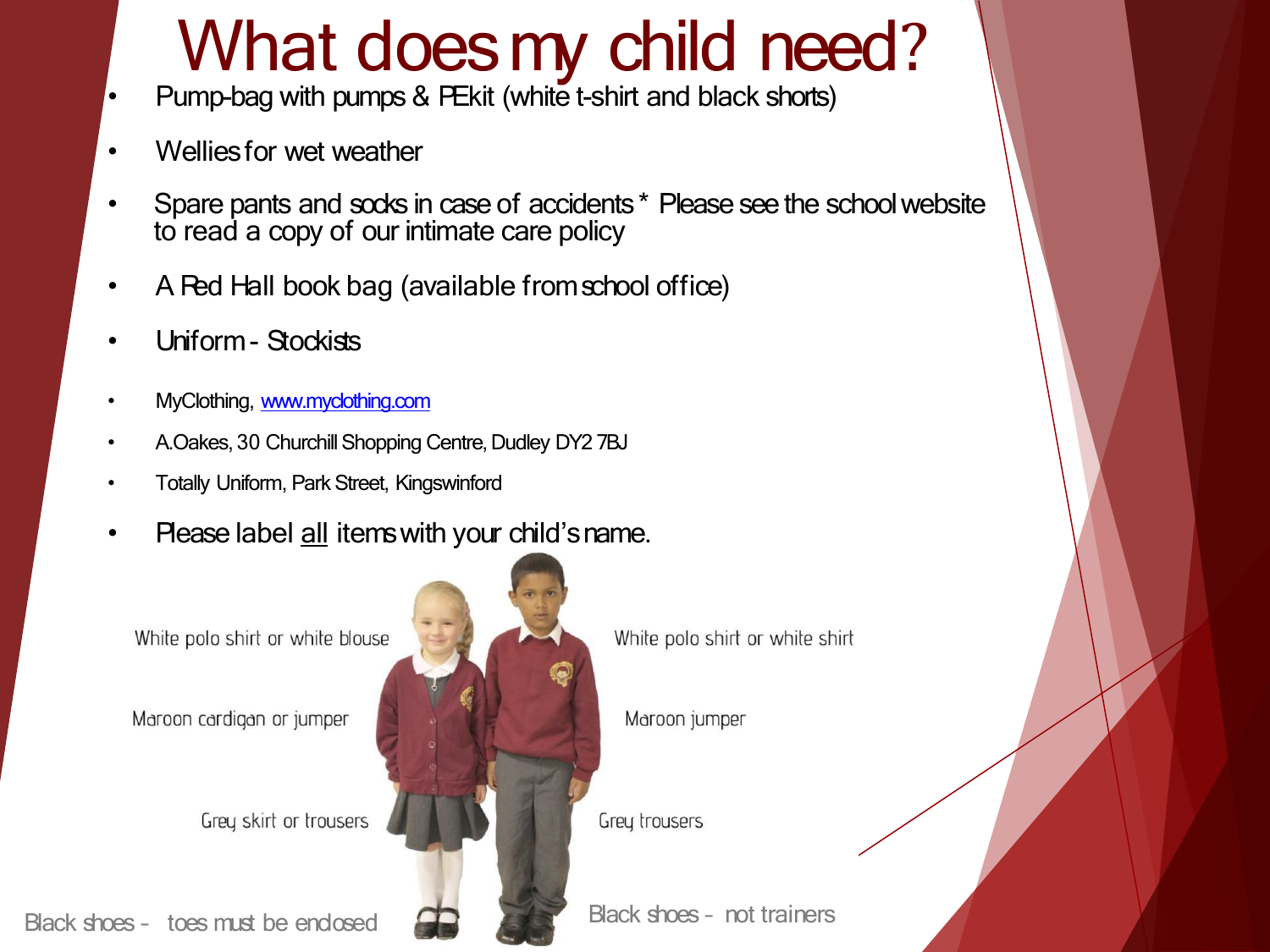# Preparing for School

Getting your child 'school ready' it vitally important. These are some of the things you can do at home to help prepare them.

- $\triangleright$  Going to the toilet independently
- $\triangleright$  Putting their own coat on taking it off
- $\triangleright$  Fastening own zips and buttons
- $\triangleright$  Removing and putting on own shoes
- $\triangleright$  Knowing how to ask for help if they need it
- $\triangleright$  Recognising their own name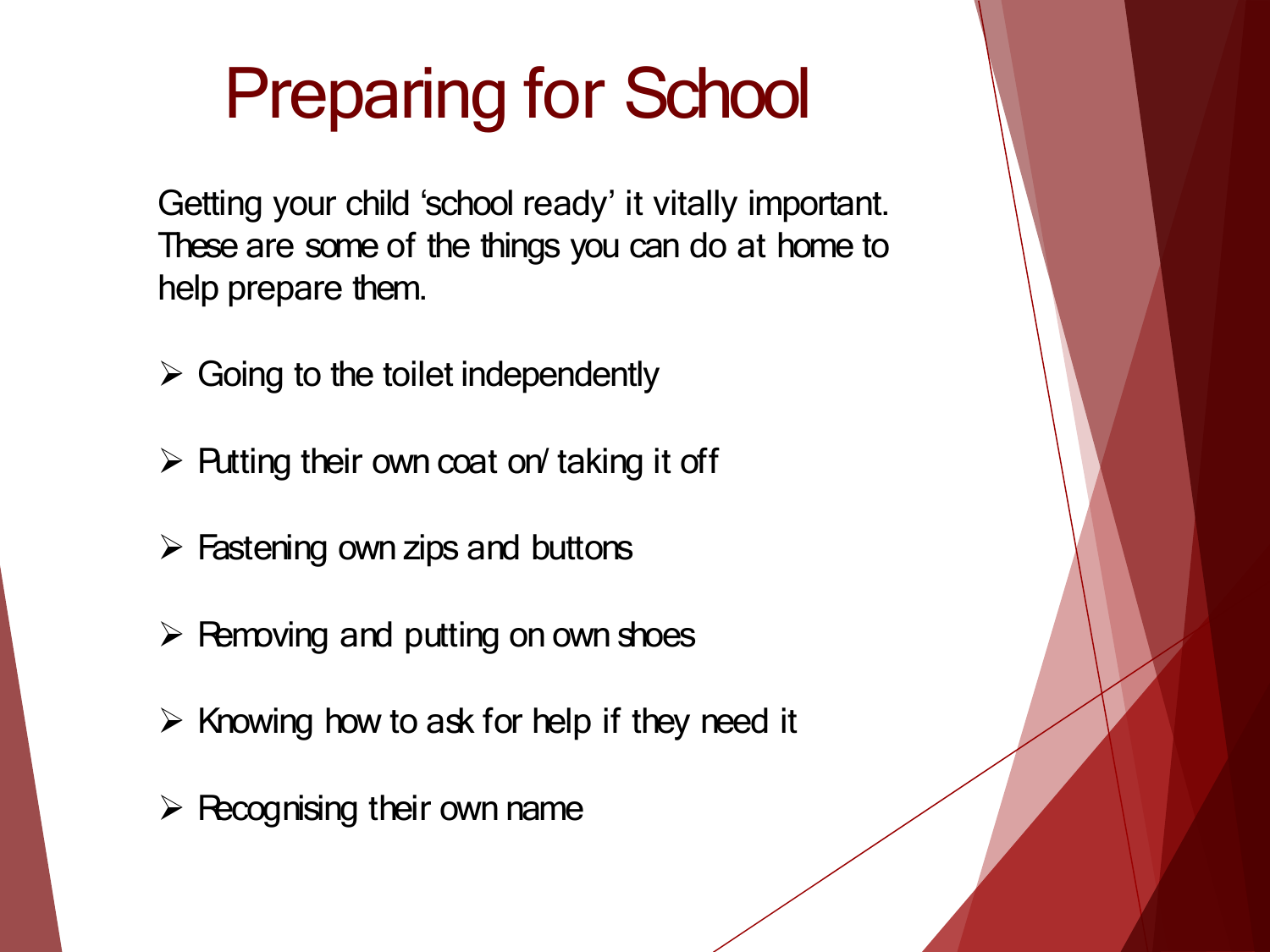### Before the first day

▶ It isimportant to prepare your child for their first day. Here is an example of a story about going to school and what to expect. There are many others you can find on the internet or in your local library.

[https://www.twinkl.co.uk/resource/t-c-7609-eyfs](about:blank)starting-reception-ebook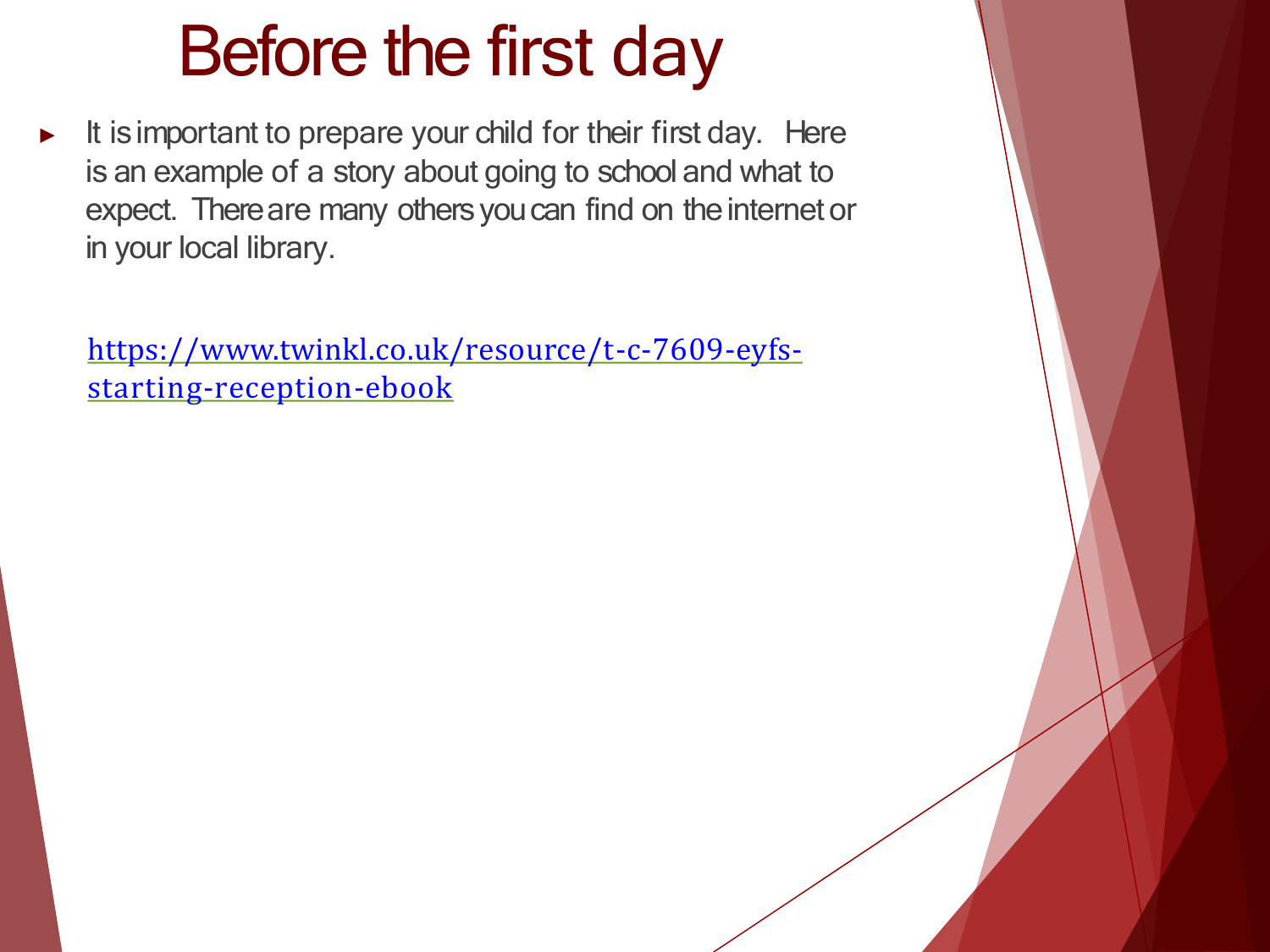## My child is anxious

- If you think your child may feel a little anxious about leaving you for the first time please share this book with them.
- The Invisible String by Patrice Karst
- You can find it on YouTube [https://www.youtube.com/watch?v=gJNwqtr8Oww](about:blank)



▶ It may be a good idea to draw a heart on your child's wrist on the first day. If they are missing you they can look at your heart and know you are close.